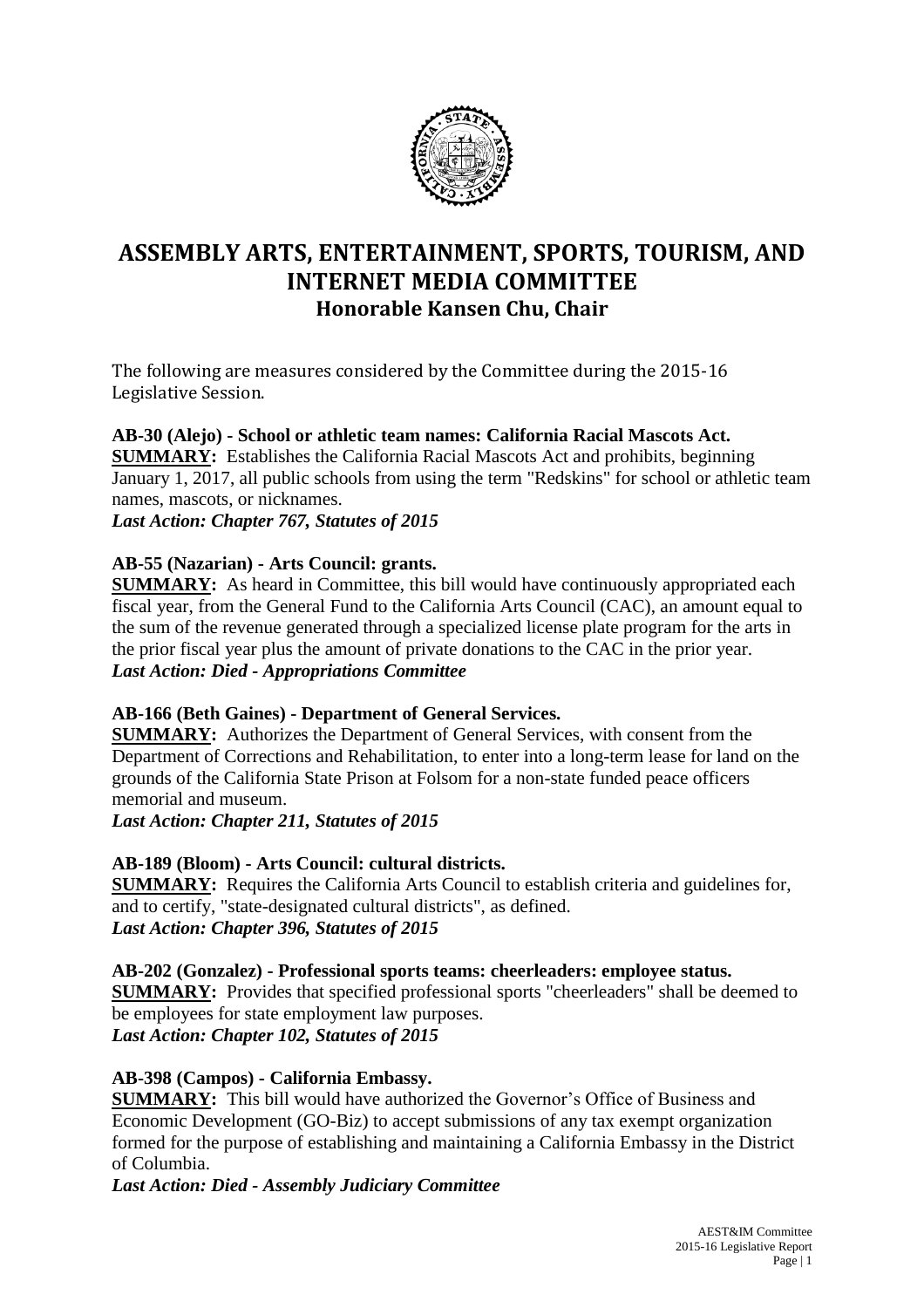# **AB-646 (McCarty) - State Archives: museum activities.**

**SUMMARY:** Removes the Secretary of State (SOS), the Director of Parks and Recreation, and the State Archivist from their honorary, nonvoting positions on the governing board of the California Museum for History, Women, and the Arts and, instead, requires the SOS and the Director of Parks and Recreation to act as ex officio voting members of the board. *(This measure was gutted and amended to provide technical, cleanup language for AB 1234 – Chapter 33, Statutes of 2015)*

*Last Action: Chapter 301, Statutes of 2015*

#### **AB-735 (Ridley-Thomas) - Postsecondary education: Student Athlete Bill of Rights. SUMMARY:** Grants the Student Athlete Bill of Rights, to student athletes who initially enrolled in institutions of higher education before January 1, 2021.

*Last Action: Chapter 220, Statues of 2016*

# **AB-768 (Thurmond) - Tobacco Free Baseball Act.**

**SUMMARY:** Prohibits the use or possession of smokeless tobacco products on the playing field of a baseball stadium during a professional baseball game or practice. *Last Action: Chapter 779, Statutes of 2015*

# **AB-836 (Rendon, Low) - Tour guides: regulation.**

**SUMMARY:** This bill would have established the California Tour Guide Act and provided for the certification and regulation of tour guides by the California Travel and Tourism Commission. Would also have required tour guides providing tours to multiple sites in California to have adequate training and knowledge, and pass a criminal background check. *Last Action: Died - Assembly Appropriations*

# **AB-932 (Daly, Thurmond) - Specialized license plates: professional sports.**

**SUMMARY:** This bill would have required the State Department of Parks and Recreation to apply to the Department of Motor Vehicles to sponsor a specialized license plate program using professional sport team logos, as specified.

*Last Action: Died Senate Appropriations Committee*

# **AB-949 (Gonzalez) - Physical education: cheerleading.**

**SUMMARY:** Requires the California Interscholastic Federation to develop guidelines, procedures, and safety standards to classify competition cheer as an interscholastic sport. *Last Action***:** *Chapter 564, Statutes of 2015*

# **AB-984 (Calderon) - Use of age information in employment.**

**SUMMARY:** As heard in Committee this bill would have prohibited employers from using information found online, as specified, to discriminate against job applicants. *Last Action: Died - Assembly Appropriations Committee*

# **AB-1199 (Nazarian) - Income taxes: credits: motion pictures.**

**SUMMARY:** As heard in Committee this bill would have redefined qualified expenditures for music and scoring of films under the film tax credit program. *Last Action: Died - Senate Governance and Finance Committee*

# **AB-1234 (McCarty) - State Archives: museum activities.**

**SUMMARY:** Amends the purposes of the administration of the State Archive Building Complex and removes authorization for the corporation to support the operations and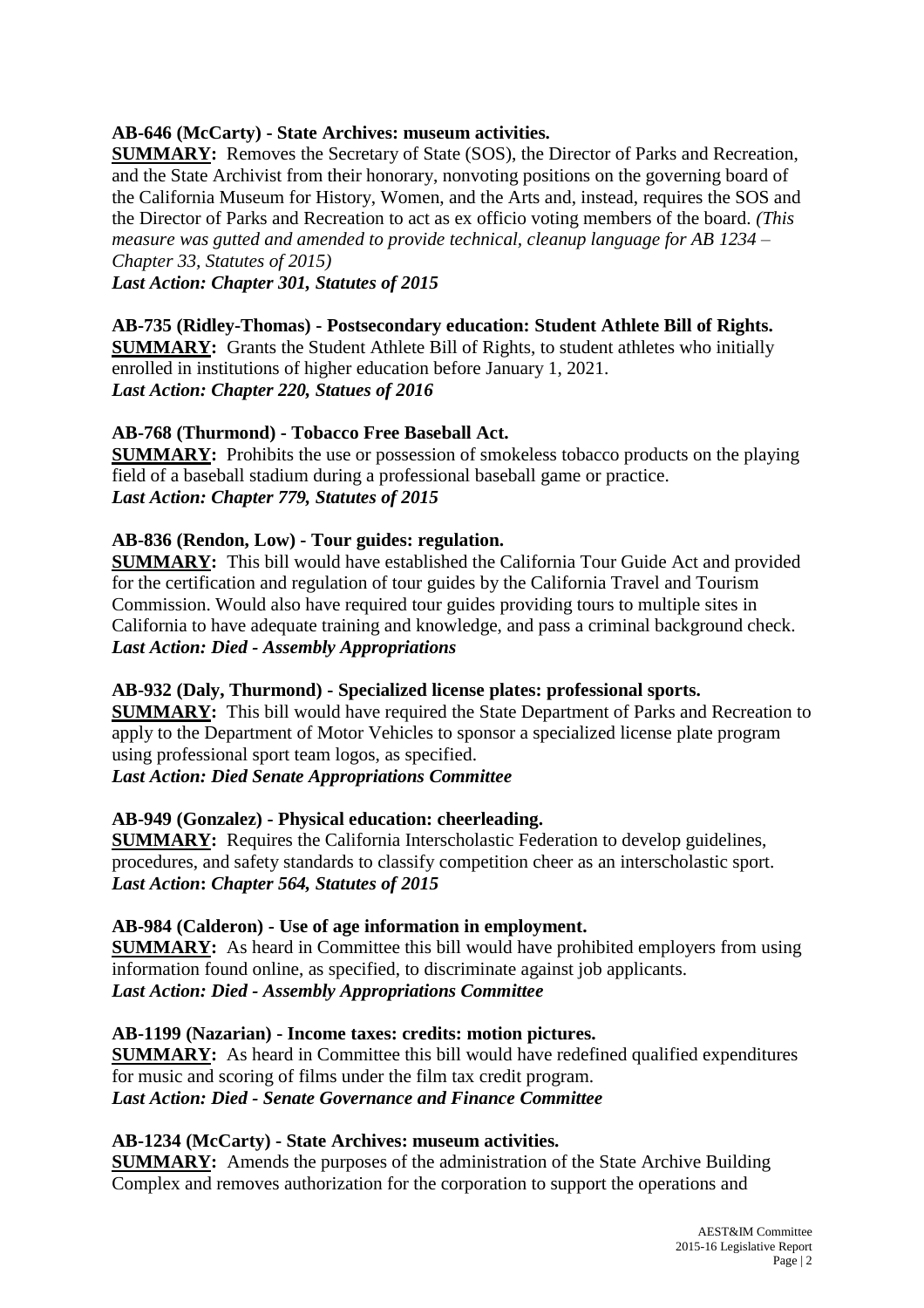programs of the State Archives and instead requires that the operating agreement provide for integration of State Archives artifacts, collections, and programs in museum exhibits and programs.

*Last Action: Chapter 33, Statutes of 2015*

### **AB-1538 (Committee on Arts, Entertainment, Sports, Tourism, and Internet Media) - Educational equity: sex equity in education: federal Title IX.**

**SUMMARY:** Moves the Athletes' Bill of Rights provisions in the Education Code to the Sex Equity in Education Act provisions of the Education Code. *Last Action: Chapter 43, Statutes of 2015*

### **AB 1660 (Cooper) – Interscholastic athletics: California Interscholastic Federation: report.**

**SUMMARY:** Eliminates the statutory sunset on provisions related to the California Interscholastic Federation (CIF), and instead requires legislative hearings every seven years to correspond with the release of specific reporting by the CIF. *Last Action: Chapter 122, Statutes of 2016*

# **AB-1687 (Calderon) – Customer age information: online entertainment employment services.**

**SUMMARY:** Prohibits a commercial online entertainment employment service provider from publishing information about their subscriber's age in an online profile of the subscriber, and would also require the provider to remove their subscriber's age information from public view in any online profile of the subscriber on any companion Internet Web site under the provider's control, if requested by the subscriber.

*Last Action: Chapter 555, Statutes of 2016*

# **AB-1941 (Lopez) – California Film Commission: membership and duties.**

**SUMMARY:** Requires the Governor to appoint an independent filmmaker and an independent commercial producer as two of her or his appointees to the California Film Commission (Commission). Requires the Commission to post information relating to independent film productions on its website.

*Last Action: Chapter 176, Statutes of 2016*

# **AB-1992 (Jones) – Pupil health: physical examinations.**

**SUMMARY:** This bill would have authorized a licensed doctor of chiropractic (DC), naturopathic doctor (ND), or nurse practitioner (NP) practicing in compliance with the respective laws governing the licensee's profession to perform a physical examination that is required for participation in an interscholastic athletic program, as specified. *Last Action: Died – Assembly Business & Professions*

#### **AB-2007 (McCarty) - Youth sports organizations: concussions or head injuries.**

**SUMMARY:** Establishes requirements for youth sports organizations to remove any athlete from participation who is suspected of sustaining a concussion or other head injury until he or she is evaluated and cleared by a licensed health care provider. It requires the youth sports organization to identify procedures to ensure compliance and distribute a concussion and head injury information sheet, as specified.

*Last Action: Chapter #516, Statutes of 2016*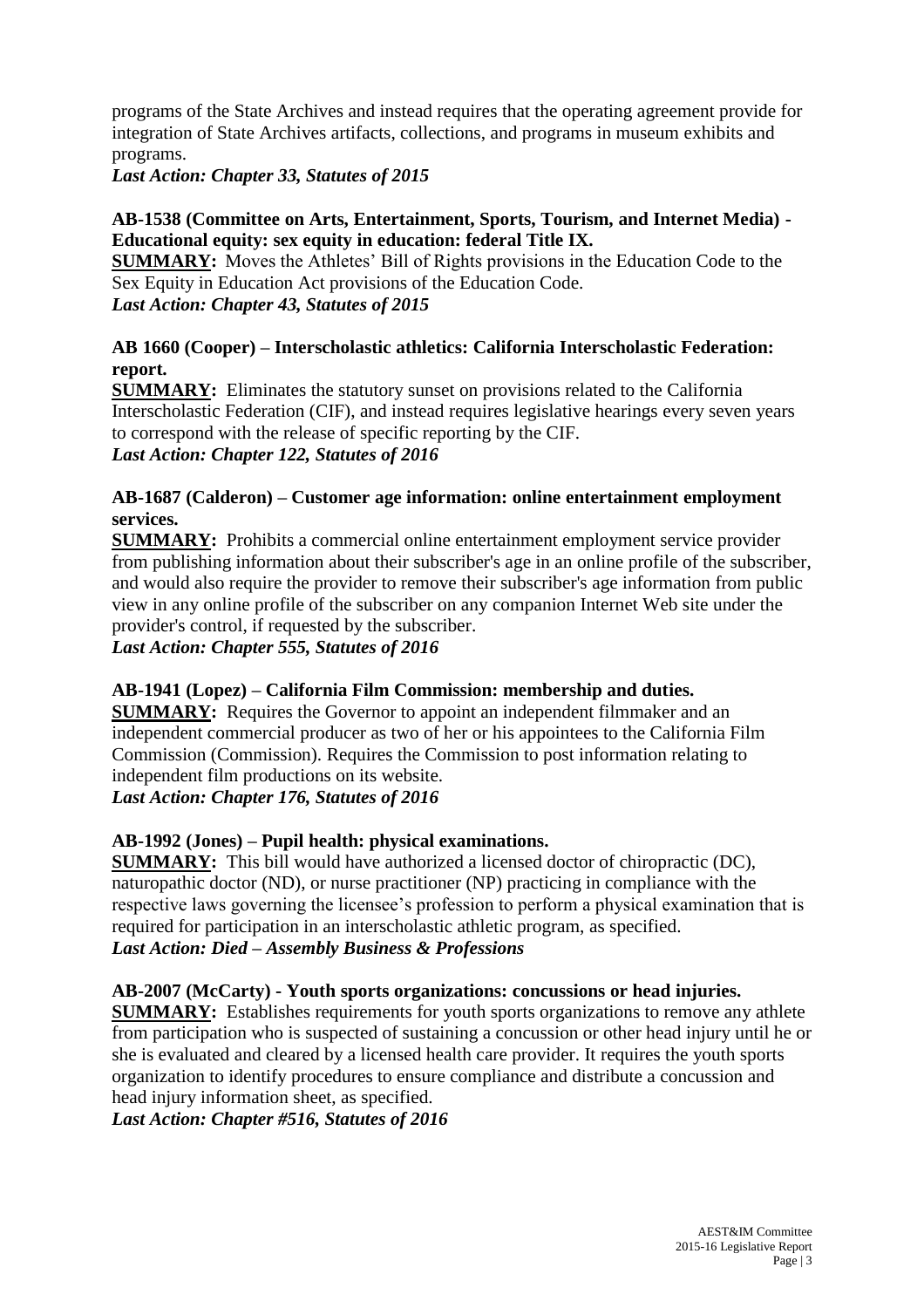# **AB-2068 – (Holden) – Talent services.**

**SUMMARY:** Requires talent services that post information about artists under contract via specified online and mobile platforms to remove photographs and other artist information from those locations upon an artist's request within 10 days. *Last Action: Chapter 245, Statutes of 2016*

# **AB-2106 – (Irwin) – Sellers of Travel: registration.**

**SUMMARY:** Makes various changes to the regulations regarding registration of sellers of travel with the Consumer Law Section of the Attorney General's Office and expands covered entities subject to consumer restitution payments under the Travel Consumers Restitution Fund for violations of the Seller of Travel law.

#### *Last Action: Chapter 517, Statutes of 2016*

# **AB-2138 - (Low) – Tour guides: regulation.**

**SUMMARY:** Clarifies that the Sellers of Travel (SOT) law applies to sellers of travel in California that offer travel to visitors from outside of California. Specifically clarifies that a SOT shall be deemed to do business in California if the SOT solicits prospective purchasers located in the state or solicits business from locations in the state, regardless of the geographic location of the prospective purchaser, including persons located outside of California or the United States.

*Last Action: Chapter 262, Statutes of 2016*

#### **AB-2182 – (Mullin) – School athletics: neurocognitive testing.**

**SUMMARY:** This bill would have established the Neurocognitive Testing Pilot Grant Program to provide funds to Title I schools for the purpose of neurocognitive testing. As part of the pilot program, this bill would have required school districts, charter schools, and private schools that elect to offer sports programs to collect and maintain data on traumatic brain injuries and concussions sustained during these activities. **Last Action:** *Vetoed*

#### **AB-2559 – (Frazier) – Tourist-oriented directional signs: visitor centers.**

**SUMMARY:** Provides, notwithstanding existing provisions related to uniform traffic control devices, that the California Department of Transportation (Caltrans) may authorize guide signs for any visitor center seeking a sign if the visitor center is located within two miles from the highway intersection.

#### *Last Action: Vetoed*

# **ACR-46 (Calderon, Nazarian) - Arts Council: funding.**

**SUMMARY:** Declares the importance of the arts to the state and the essential role of the Arts Council in promoting the arts throughout the state, and urges a unified effort between the Legislature and the Governor to provide a substantial increase in the General Fund appropriation to the California Arts Council.

*Last Action: Resolution Chapter 152, Statutes of 2015*

# **ACR-124 - (Calderon) – Arts Council: 40th anniversary.**

**SUMMARY:** Declares the importance of the arts to the state and the essential role of the Arts Council in promoting the arts throughout the state, and would congratulate the Arts Council on 40 years of service to the state and honor the Art Council's rich history and celebrate a bright future for the arts in our state.

*Last Action: Resolution Chapter 54, Statutes of 2016*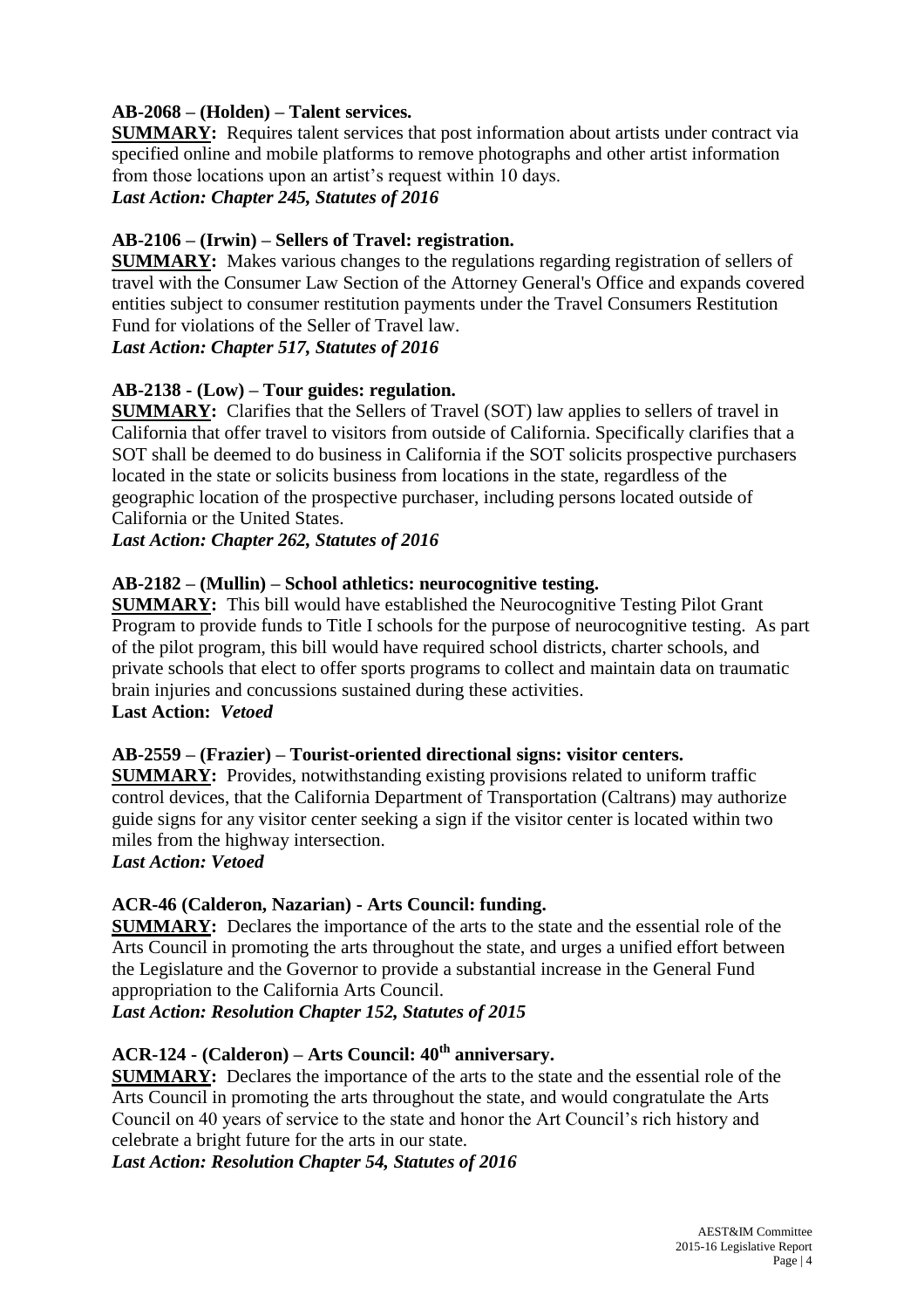# **ACR-166 - (Chu) – California Travel and Tourism Month**

**SUMMARY:** Proclaims the month of May 2016, and every May thereafter, as California Travel and Tourism Month to celebrate the leadership of California's tourism industry in growing California's economy and improving the quality of life for all Californians. *Last Action: Resolution Chapter 58, Statutes of 2016*

### **ACR-195 - (Holden) –Vin Scully.**

**SUMMARY:** Recognize the legendary career of Vincent Edward "Vin" Scully. *Last Action: Resolution Chapter 99, Statutes of 2016*

#### **HR-27 – (Jones-Sawyer) – Relative to the 2015 Special Olympics World Games**

**SUMMARY:** Recognizes the honor and privilege of California hosting and states the Assembly welcomes and embraces all athletes of the 2015 Special Olympics World Games and urges state agencies and departments to provide assistance and support to ensure their safety and success.

*Last Action: Adopted by the Assembly*

# **HR-62 – (Achadjian) – The Navasartian Games**

**SUMMARY:** Expresses the Assembly's recognition of the Navasartian Games' impact on Armenian American youth living in California and throughout the United States. *Last Action: Adopted by the Assembly*

#### **SB-469 (Hill) - State Athletic Commission.**

**SUMMARY:** Extends the operation of the California State Athletic Commission (Commission) until January 1, 2020 and makes changes to the laws governing the Commission's operations and the Commission's oversight of professional and amateur boxing, professional and amateur kickboxing, all forms and combinations of full contact martial arts contests, including mixed martial arts and matches or exhibitions conducted, held or given in California.

*Last Action: Chapter 316, Statutes of 2015*

# **SB-716 (Lara) - Animal cruelty: elephants.**

**SUMMARY:** As heard in Committee this bill would make it a misdemeanor for any person who houses, possesses, or is in direct contact with an elephant to use specified devices designed to inflict pain for the purpose of training or controlling the behavior of an elephant. *Last Action: Vetoed*

#### **SB-977 - (Pan) – Tobacco: youth sports events.**

**SUMMARY:** Prohibits a person from smoking a tobacco product, as defined, within 250 feet of a youth sports event, as defined, and broadens the definition of "smoke or smoking" to mean inhaling, exhaling, burning, or carrying any lighted or heated cigar, cigarette, or pipe, or any other lighted or heated tobacco or plant product intended for inhalation, whether natural or synthetic, in any manner or in any form. "Smoking" includes the use of an electronic smoking device that creates an aerosol or vapor, in any manner or in any form, or the use of any oral smoking device for the purpose of circumventing the prohibition of smoking.

#### *Last Action: Chapter 537, Statutes of 2016*